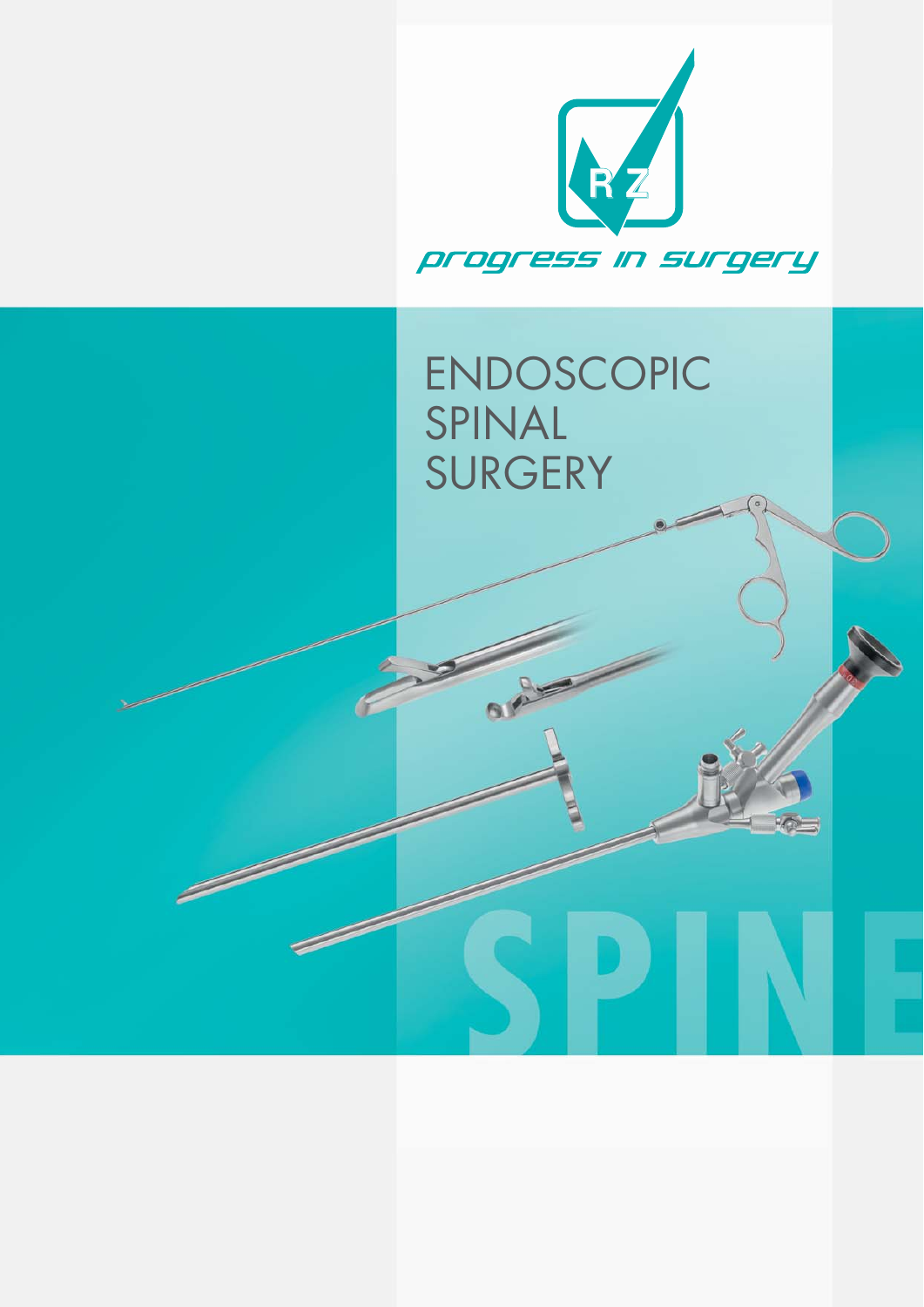# RECOMMENDED SET

|             | Set advice for use with Spinal Endoscope $\varnothing$ 6.3mm | Page |
|-------------|--------------------------------------------------------------|------|
| 259-375-181 | $\varnothing$ 6.3mm Spinal Endoscope                         | 4    |
| 259-080-200 | Spinal Cannula, ⊘0.8mm                                       | 5    |
| 259-080-400 | Guiding wire, $\varnothing$ 0.8mm                            | 5    |
| 259-120-400 | Guiding wire, $\varnothing$ 1.2mm                            | 5    |
| 259-616-400 | Dilator, 2-Channel, $\varnothing$ 6.3mm                      | 5    |
| 259-025-310 | Raspatory, $\varnothing$ 2.5mm                               | 5    |
| 259-125-310 | Hook Probe, $\varnothing$ 2.5mm                              | 5    |
| 259-030-240 | Metal Hammer                                                 | 6    |
| 259-900-300 | <b>Steel Ruler</b>                                           | 6    |
| 259-900-100 | Trephine and Rasp Handle                                     | 7    |
| 259-510-225 | Trephine, $\varnothing$ 4.1mm / $\varnothing$ 5.1mm          | 7    |
| 259-660-225 | Trephine, $\varnothing$ 5.6mm / $\varnothing$ 6.6mm          | 7    |
| 259-760-225 | Trephine, $\emptyset$ 6.6mm / $\emptyset$ 7.6mm              | 7    |
| 259-350-350 | Trephine, $\varnothing$ 2.5mm / $\varnothing$ 3.5mm          | 7    |
| 259-160-560 | Protection Tube, $\varnothing$ 6.0mm / $\varnothing$ 5.2mm   | 7    |
| 259-160-710 | Protection Tube, $\varnothing$ 7.5mm / $\varnothing$ 6.7mm   | 7    |
| 259-160-810 | Protection Tube, $\varnothing$ 8.5mm / $\varnothing$ 7.7mm   | 7    |
| 259-510-260 | Rasp, $\varnothing$ 5.1mm                                    | 8    |
| 259-660-260 | Rasp, $\varnothing$ 6.6mm                                    | 8    |
| 259-760-260 | Rasp, $\varnothing$ 7.6mm                                    | 8    |
| 259-410-185 | Dilator, $\varnothing$ 2.8mm / $\varnothing$ 4.1mm           | 8    |
| 259-510-170 | Dilator, $\varnothing$ 4.2mm / $\varnothing$ 5.1mm           | 8    |
| 259-600-160 | Dilator, $\varnothing$ 5.2mm / $\varnothing$ 6.0mm           | 8    |
| 259-251-230 | Dilator, conical, $\varnothing$ 1.0mm / $\varnothing$ 2.5mm  | 8    |
| 259-401-230 | Dilator, conical, $\varnothing$ 1.5mm / $\varnothing$ 4.0mm  | 8    |
| 259-501-230 | Dilator, conical, $\varnothing$ 2.0mm / $\varnothing$ 5.0mm  | 8    |
| 259-750-178 | Working Tube, oblique window                                 | 9    |
| 259-751-178 | Working Tube, elevator tip                                   | 9    |
|             |                                                              |      |

|             |                                   | Page |
|-------------|-----------------------------------|------|
| 259-330-001 | Micro Cup Forceps                 | 10   |
| 259-330-003 | <b>Duckling Punch</b>             | 10   |
| 259-330-013 | <b>Cupped Grasper</b>             | 11   |
| 259-330-017 | Cup Forceps, $\varnothing$ 2.5mm  | 11   |
| 259-330-018 | Cup Forceps, $\varnothing$ 3.5mm  | 11   |
| 259-330-023 | Cup Forceps, $\varnothing$ 3.0mm  | 11   |
| 259-000-700 | <b>Endoscopic Kerrison Handle</b> | 12   |
| 259-350-360 | Endoscopic Kerrison 40°           | 12   |
| 259-351-360 | Endoscopic Kerrison 90°           | 12   |
| 259-350-310 | Suction Punch                     | 12   |
| 259-695-000 | Flexible Probe                    | 13   |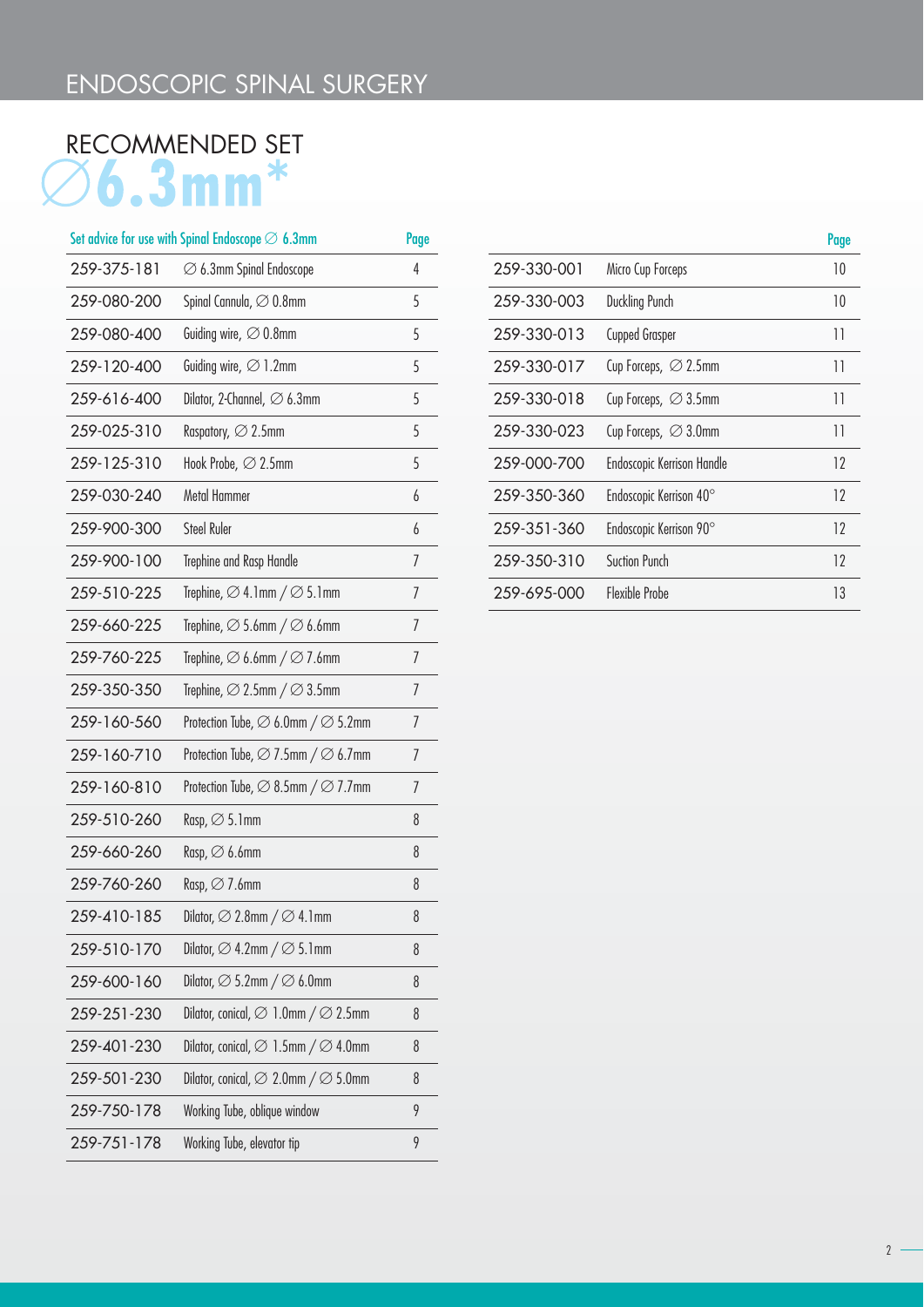# **SPINE SURGERY**

# RECOMMENDED SET

|             | Set advice for use with Spinal Endoscope $\varnothing$ 7.0mm | Page |
|-------------|--------------------------------------------------------------|------|
| 259-430-181 | $\varnothing$ 7.0mm Spinal Endoscope                         | 4    |
| 259-080-200 | Spinal Cannula, ⊘0.8mm                                       | 5    |
| 259-080-400 | Guiding wire, $\oslash$ 0.8mm                                | 5    |
| 259-120-400 | Guiding wire, $\varnothing$ 1.2mm                            | 5    |
| 259-700-225 | Dilator, 2-Channel, $\varnothing$ 7.0mm                      | 5    |
| 259-025-310 | Raspatory, $\varnothing$ 2.5mm                               | 5    |
| 259-125-310 | Hook Probe, $\varnothing$ 2.5mm                              | 5    |
| 259-030-240 | Metal Hammer                                                 | 6    |
| 259-900-300 | <b>Steel Ruler</b>                                           | 6    |
| 259-900-100 | Trephine and Rasp Handle                                     | 7    |
| 259-510-225 | Trephine, $\varnothing$ 4.1mm / $\varnothing$ 5.1mm          | 7    |
| 259-660-225 | Trephine, $\varnothing$ 5.6mm / $\varnothing$ 6.6mm          | 7    |
| 259-760-225 | Trephine, $\varnothing$ 6.6mm / $\varnothing$ 7.6mm          | 7    |
| 259-350-350 | Trephine, $\varnothing$ 2.5mm / $\varnothing$ 3.5mm          | 7    |
| 259-160-560 | Protection Tube, $\varnothing$ 6.0mm / $\varnothing$ 5.2mm   | 7    |
| 259-160-710 | Protection Tube, $\varnothing$ 7.5mm / $\varnothing$ 6.7mm   | 7    |
| 259-160-810 | Protection Tube, $\varnothing$ 8.5mm / $\varnothing$ 7.7mm   | 7    |
| 259-510-260 | Rasp, $\varnothing$ 5.1mm                                    | 8    |
| 259-660-260 | Rasp, $\varnothing$ 6.6mm                                    | 8    |
| 259-760-260 | Rasp, $\varnothing$ 7.6mm                                    | 8    |
| 259-410-185 | Dilator, $\varnothing$ 2.8mm / $\varnothing$ 4.1mm           | 8    |
| 259-510-170 | Dilator, $\varnothing$ 4.2mm / $\varnothing$ 5.1mm           | 8    |
| 259-600-160 | Dilator, $\varnothing$ 5.2mm / $\varnothing$ 6.0mm           | 8    |
| 259-251-230 | Dilator, conical, $\varnothing$ 1.0mm / $\varnothing$ 2.5mm  | 8    |
| 259-401-230 | Dilator, conical, $\varnothing$ 1.5mm / $\varnothing$ 4.0mm  | 8    |
| 259-501-230 | Dilator, conical, $\varnothing$ 2.0mm / $\varnothing$ 5.0mm  | 8    |
| 259-800-178 | Working Tube, oblique window                                 | 9    |
| 259-801-178 | Working Tube, elevator tip                                   | 9    |

|             |                                                     | Page |
|-------------|-----------------------------------------------------|------|
| 259-330-001 | Micro Cup Forceps                                   | 10   |
| 259-330-003 | Duckling Punch                                      | 10   |
| 259-330-013 | <b>Cupped Grasper</b>                               | 11   |
| 259-330-017 | Cup Forceps, $\varnothing$ 2.5mm                    | 11   |
| 259-330-018 | Cup Forceps, $\varnothing$ 3.5mm                    | 11   |
| 259-330-023 | Cup Forceps, $\varnothing$ 3.0mm                    | 11   |
| 259-000-700 | Endoscopic Kerrison Handle                          | 12   |
| 259-350-360 | Endoscopic Kerrison $40^{\circ}$ , $\oslash$ 3.5mm  | 12   |
| 259-400-360 | Endoscopic Kerrison $40^{\circ}$ , $\oslash$ 4.0mm  | 12   |
| 259-351-360 | Endoscopic Kerrison 90 $^{\circ}$ , $\oslash$ 3.5mm | 12   |
| 259-401-360 | Endoscopic Kerrison 90 $^{\circ}$ , $\oslash$ 4.0mm | 12   |
| 259-350-310 | <b>Suction Punch</b>                                | 12   |
| 259-695-000 | Flexible Probe                                      | 13   |





|             | Set advice endoscopic equipment and devices | Paae |
|-------------|---------------------------------------------|------|
| 300-001-804 | 3-Chip HD Camera F4                         | 14   |
| 300-900-180 | Lumen IFD1                                  | 14   |
| 300-010-226 | Radiance 26" Monitor                        | 15   |
| 300-001-999 | Trolley                                     | 15   |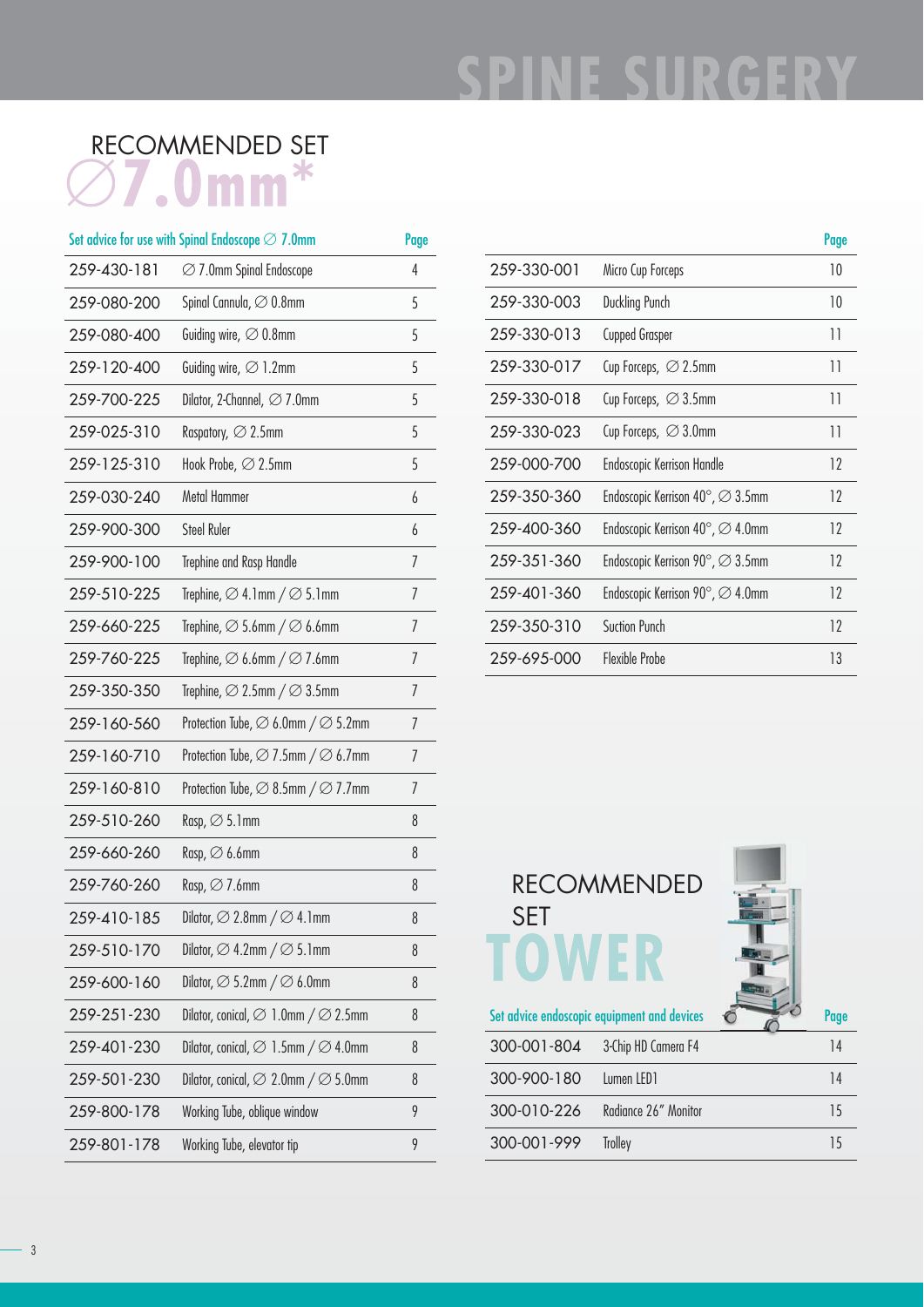# RZ SPINAL ENDOSCOPES

- Eyepiece for C-mount connection
- 3-step light post adapters to connect the most common light cables directly to the endoscope
- Sapphire glasses ensure highest stability against damages on the lens system
- Optimized glass fibre arrangements ensure an uniform image brightness of highest quality
- High definition pictures with increased detail-resolution through newest CAD-designed rod-lens systems
- Fully Autoclavable at 134°C and 2.3bar

| Spinal Endoscope, 30° direction ov view | Working channel   | Outer- $\oslash$  | Working length    |
|-----------------------------------------|-------------------|-------------------|-------------------|
| 259-375-181*                            | 3.75mm            | 6.3mm             | 181mm             |
| 259-375-130                             |                   |                   | 130mm             |
|                                         |                   |                   |                   |
| 259-430-181*                            | 4.3 <sub>mm</sub> | 7.0 <sub>mm</sub> | 181mm             |
| 259-430-130                             |                   |                   | 130 <sub>mm</sub> |





Optimized glas fiber arrangements



Universal light guide connection



2 lateral suction-irrigation channels with detachable stopcock



Straight working channel

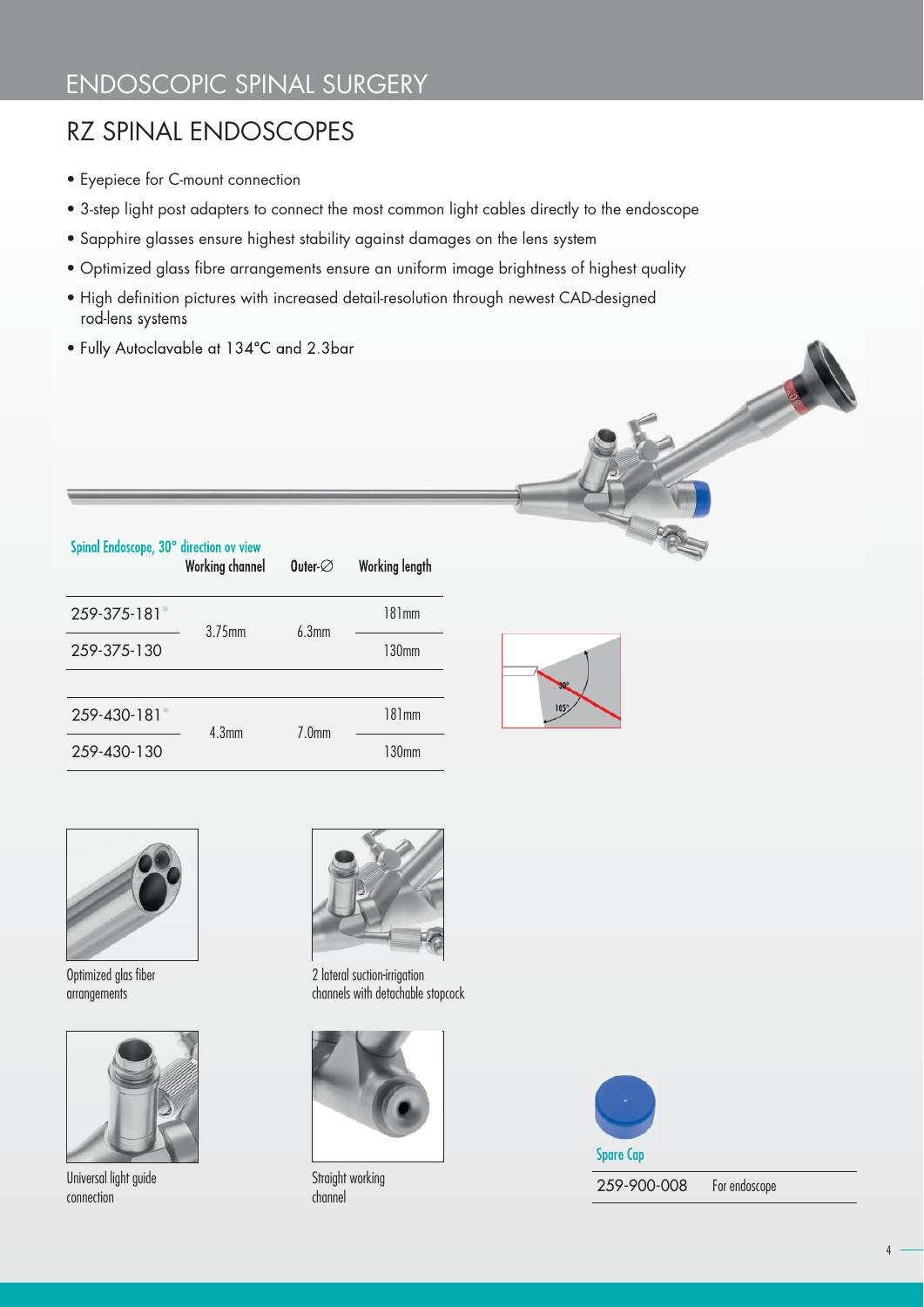| <b>Spinal Cannulas</b> |                   | Working length    |
|------------------------|-------------------|-------------------|
| 259-125-180            | $1.25$ mm         | 180mm             |
| 259-125-280            | $1.25$ mm         | 280mm             |
| 259-160-150            | $1.60$ mm         | $150$ mm          |
| 259-080-200            | 0.8 <sub>mm</sub> | $200$ mm          |
| 259-080-230            | 0.8 <sub>mm</sub> | 230 <sub>mm</sub> |

| <b>Guiding wires</b>            | Ø                 | Working length |
|---------------------------------|-------------------|----------------|
| 259-070-400                     | $0.7$ mm          | $400$ mm       |
| 259-080-400 (made of nitinol)** | 0.8 <sub>mm</sub> | $400$ mm       |
| 259-120-400 (made of nitinol)** | 12mm              | $400$ mm       |

| <b>Dilator 2-channel</b> | Ø     | Working length |
|--------------------------|-------|----------------|
| 259-530-225              | 5.3mm | $225$ mm       |
| 259-616-400              | 6.3mm | $225$ mm       |
| 259-700-225*             | 70mm  | $225$ mm       |





Raspatory, 310mm working length

 $259 - 025 - 310**$   $\oslash$  2.5mm

259-030-310 <sup>Ø 3.0mm</sup>



Bone Chisel, 310mm working length 259-230-310 ⊘ 3.0mm



Hook Probe, 310mm working length

 $259 - 125 - 310^{**}$   $\oslash$  2.5mm

259-330-310 Ø 3.0mm





Bone awl, 310mm working length

259-430-310 <sup>Ø 3.0mm</sup>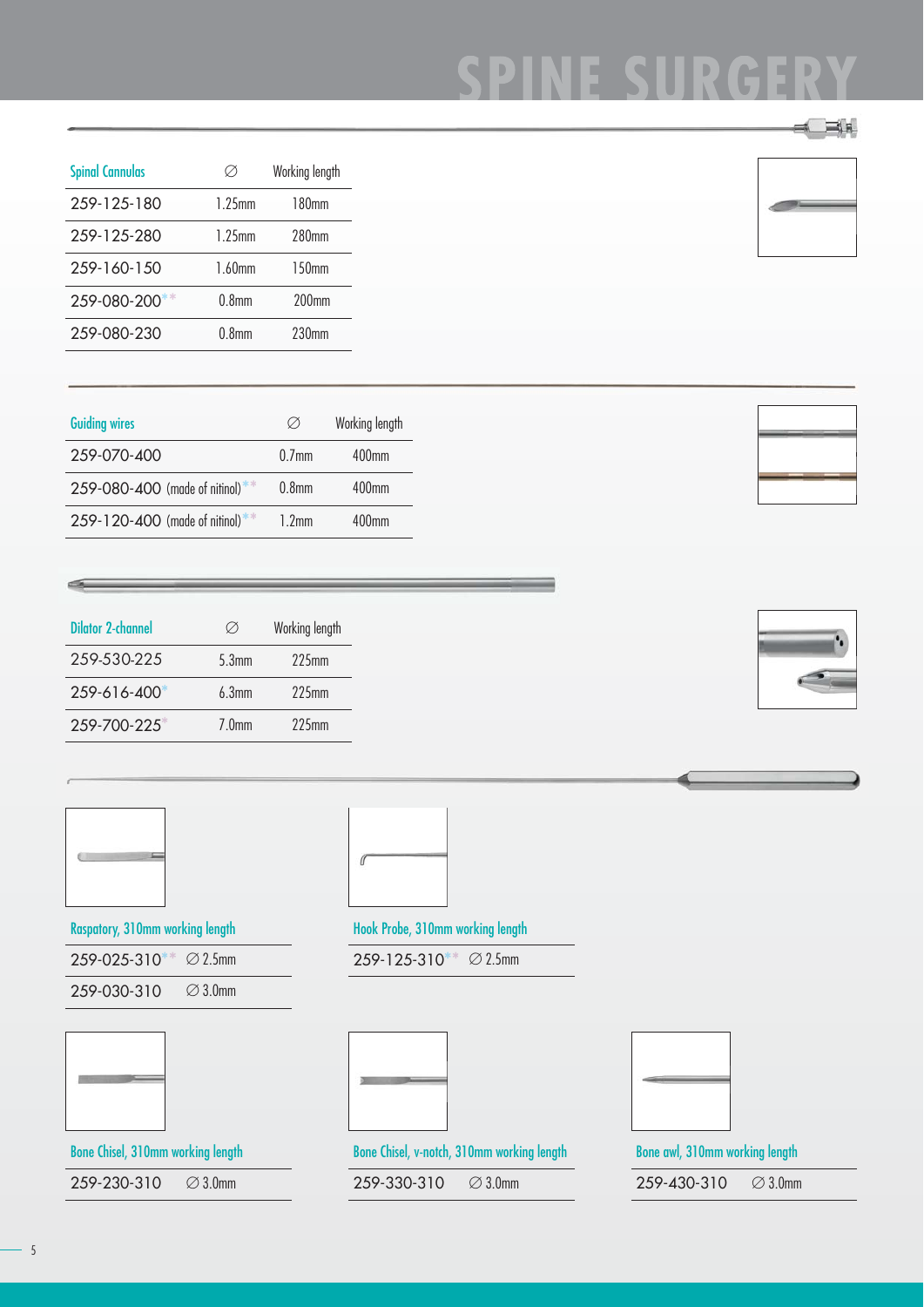

Metal Hammer

259-030-240\*\* 30mm outer- $\varnothing$ , 240mm working length



Extracting Forceps

259-900-185 Extracting Forceps



| <b>Distance Holder for Instruments</b> |                        |
|----------------------------------------|------------------------|
| 259-200-400                            | HTP $(2.0 - 4.0$ mm) A |
| 259-530-700                            | HTP $(5.3 - 7.0$ mm) B |

 $\frac{1}{2}$   $\frac{1}{2}$   $\frac{1}{2}$   $\frac{1}{2}$   $\frac{1}{2}$   $\frac{1}{2}$   $\frac{1}{2}$   $\frac{1}{2}$   $\frac{1}{2}$   $\frac{1}{2}$   $\frac{1}{2}$   $\frac{1}{2}$   $\frac{1}{2}$   $\frac{1}{2}$   $\frac{1}{2}$   $\frac{1}{2}$   $\frac{1}{2}$   $\frac{1}{2}$   $\frac{1}{2}$   $\frac{1}{2}$   $\frac{1}{2}$   $\frac{1}{2}$ 

Steel Ruler

259-900-300\*\* 300mm length

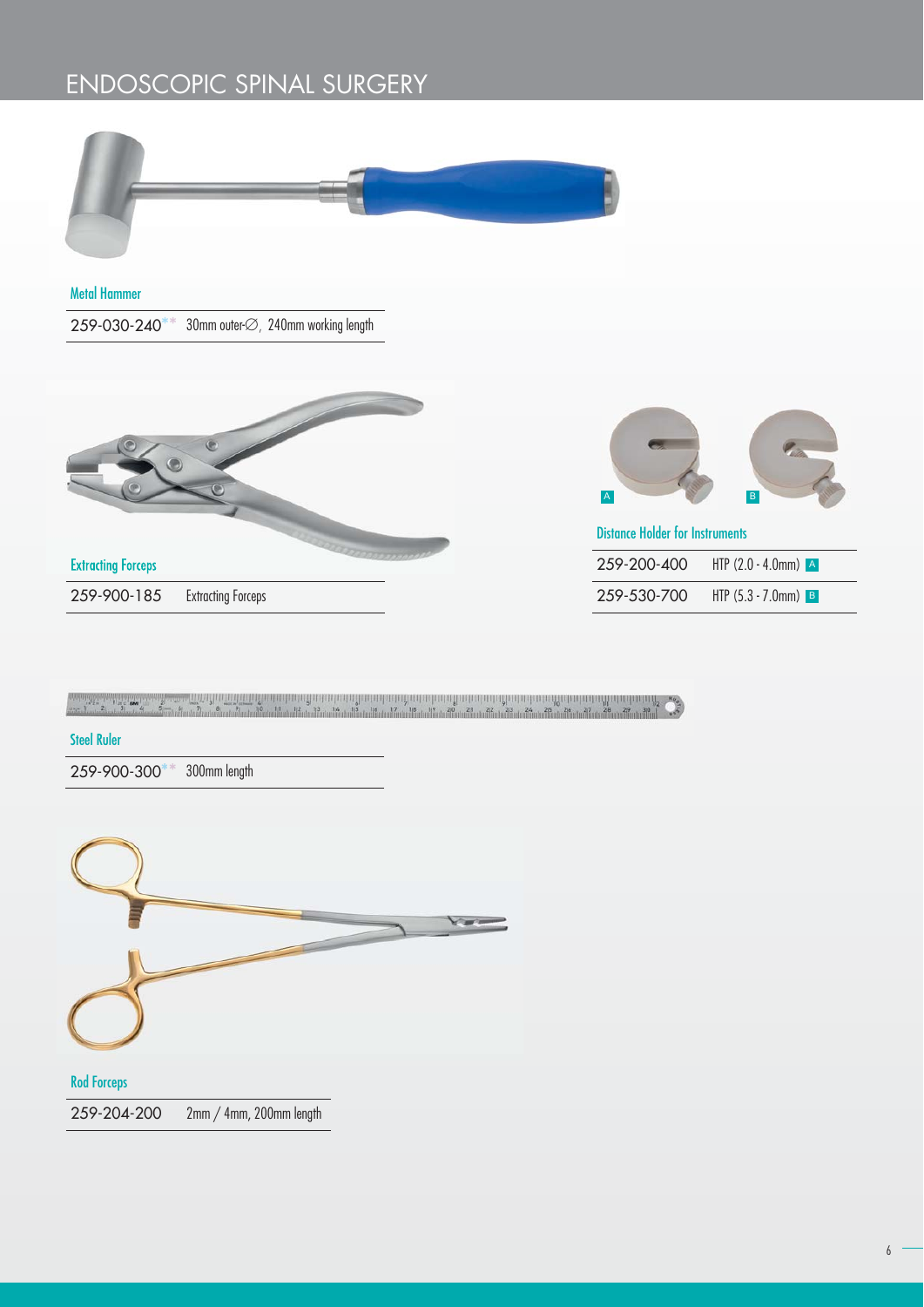## **F SHRGERY** CD



Trephine and Rasp Handle  $259 - 900 - 100$  \*\* With quick lock mechanism for all blades

ŧ



| <b>Trephine</b> | Inner- $\varnothing$ | Outer- $\oslash$ Length |          |
|-----------------|----------------------|-------------------------|----------|
| 259-510-225**   |                      | $4.1mm$ $5.1mm$         | $225$ mm |
| 259-660-225**   | $5.6$ mm             | 6.6mm 225mm             |          |
| 259-760-225**   |                      | $6.6$ mm $7.6$ mm       | 225mm    |
| 259-350-350**   | 2.5 <sub>mm</sub>    | 3.5 <sub>mm</sub>       | $350$ mm |
| 259-410-350     | 3.1 <sub>mm</sub>    | 4.1 <sub>mm</sub>       | 350mm    |
| 259-980-225     | 8 8mm                | 9 8mm                   | 225mm    |

| <b>Trephine Protection Tube, 160mm working length</b> | $Inner\oslash$    | Outer- $\oslash$ |
|-------------------------------------------------------|-------------------|------------------|
| 259-160-560**                                         | 6.0 <sub>mm</sub> | $5.2$ mm         |
| 259-160-710**                                         | $7.5$ mm          | $67$ mm          |
| 259-160-810**                                         | 8 5mm             | $7.7$ mm         |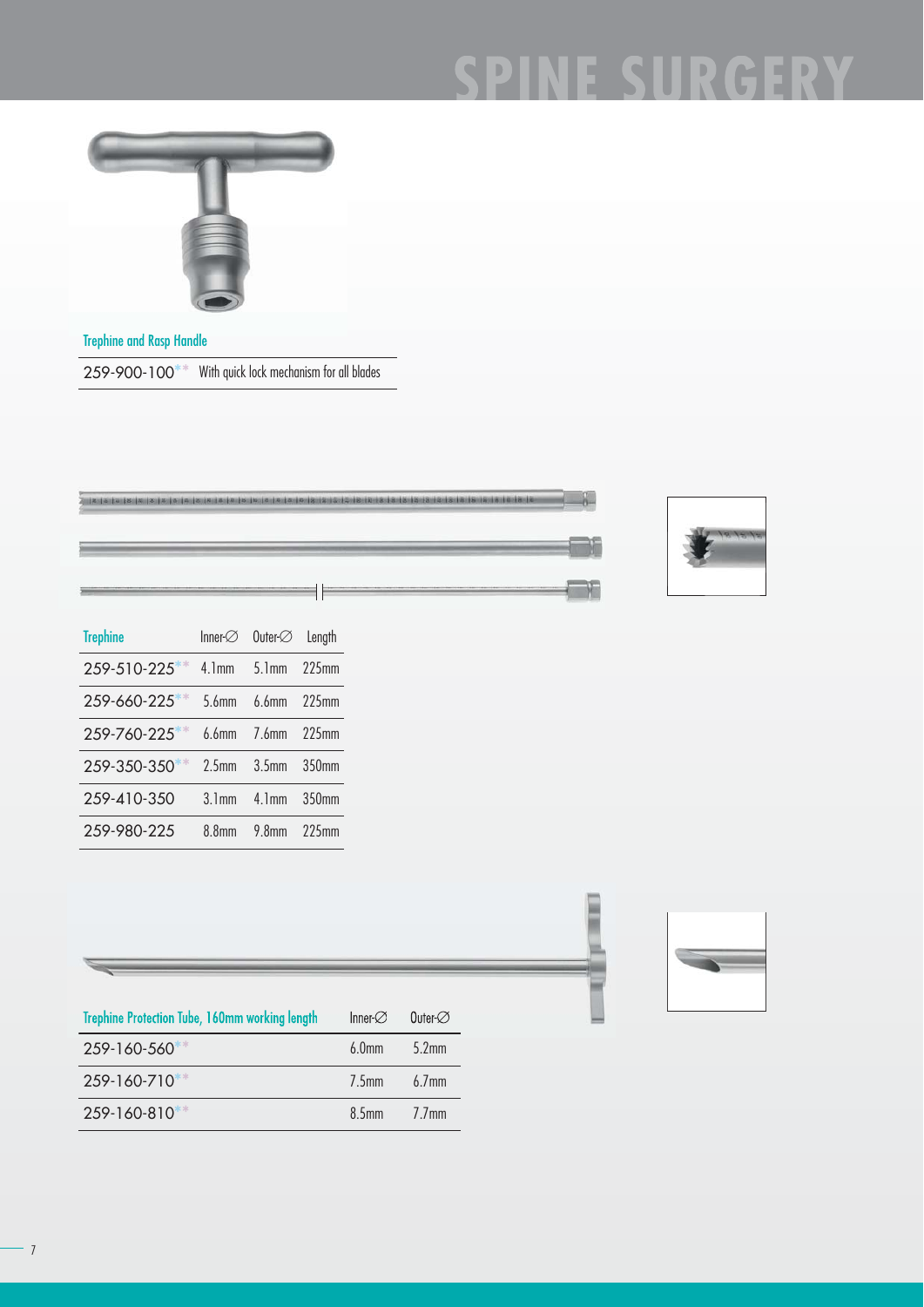



### Rasp, retrograde, 260mm working length  $259 - 510 - 260$ \*\* Ø 5.1mm  $259 - 660 - 260$ \*\* Ø6.6mm  $259 - 760 - 260$ \*\* Ø 7.6mm

259-880-260 Ø 8.8mm

| y. |  |  |
|----|--|--|
|    |  |  |

| Dilator, conical, 230mm length | $Inner\varnothing$ | Outer- $\oslash$  |
|--------------------------------|--------------------|-------------------|
| 259-251-230**                  | 1.0 <sub>mm</sub>  | 2.5 <sub>mm</sub> |
| 259-401-230**                  | 1.5 <sub>mm</sub>  | 4.0 <sub>mm</sub> |
| 259-501-230**                  | 2.0 <sub>mm</sub>  | 5.0 <sub>mm</sub> |

| Dilator, curved, 230mm length | Inner- $\oslash$  | Outer- $\oslash$  |
|-------------------------------|-------------------|-------------------|
| 259-252-230                   | 1.0 <sub>mm</sub> | 2.5 <sub>mm</sub> |

|                              |                  | m                |          |
|------------------------------|------------------|------------------|----------|
| <b>Dilator, conical tube</b> | Inner- $\oslash$ | Outer- $\oslash$ | length   |
| 259-410-185**                | $2$ 8mm          | $4 \text{ 1mm}$  | 185mm    |
| 259-510-170**                | $4.2$ mm         | $5 \text{ lmm}$  | $170$ mm |
| 259-600-160**                | $5.2$ mm         | $6 \, \Omega$ mm | 160mm    |



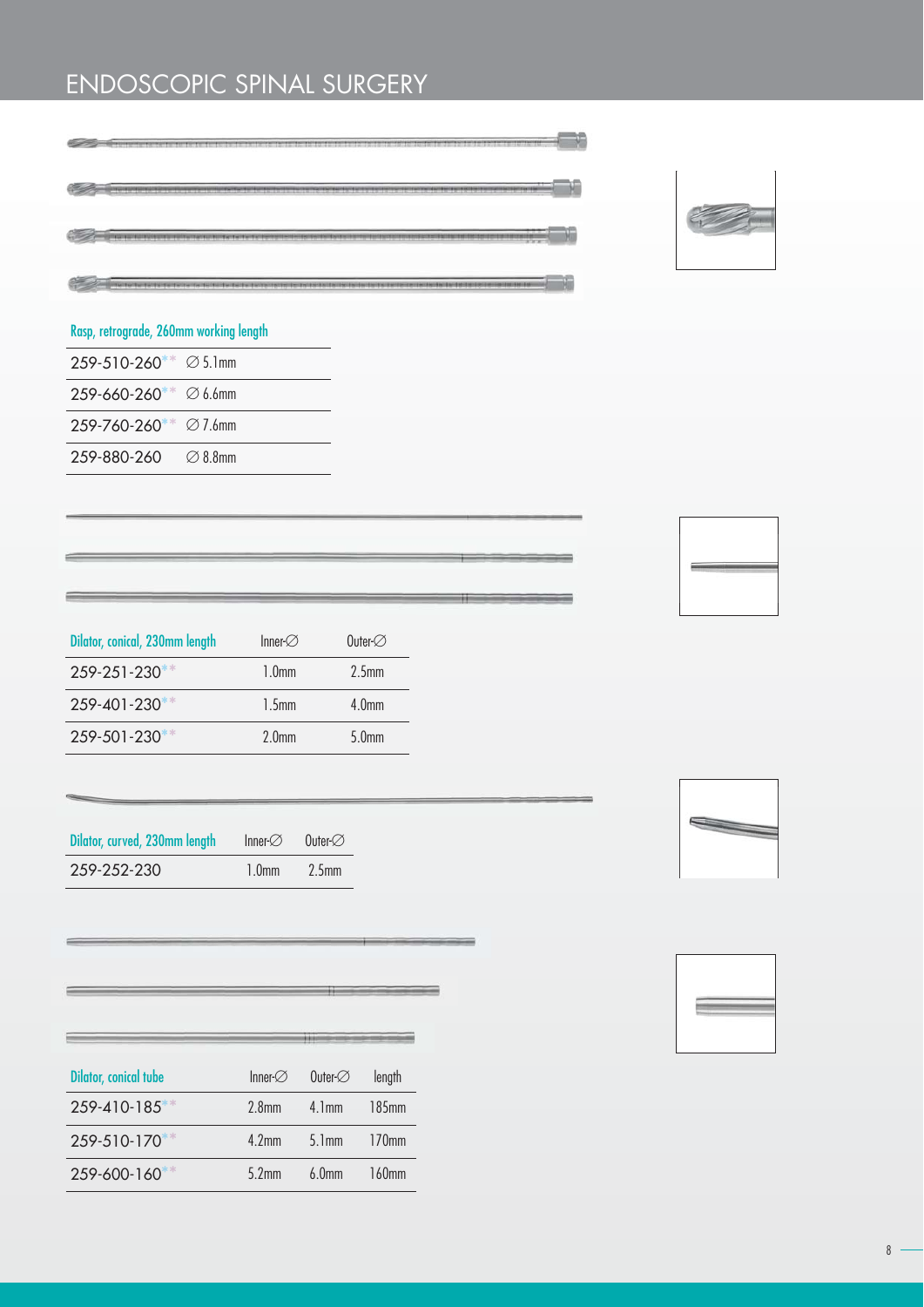# **NE SURGERY SP**

| Rod pusher, 230mm length     | Inner- $\oslash$                       | Outer- $\oslash$  |                |  |
|------------------------------|----------------------------------------|-------------------|----------------|--|
|                              |                                        |                   |                |  |
| 259-250-230                  | 1.0 <sub>mm</sub>                      | 2.5 <sub>mm</sub> |                |  |
| 259-400-230                  | 1.5 <sub>mm</sub>                      | 4.0mm             |                |  |
| 259-500-230                  | 2.0 <sub>mm</sub>                      | 5.0mm             |                |  |
|                              |                                        |                   |                |  |
|                              |                                        |                   |                |  |
|                              |                                        |                   |                |  |
|                              |                                        |                   |                |  |
| Working tube, oblique window | Inner- $\oslash$                       | Outer- $\oslash$  | Length         |  |
| 259-750-178                  | 6.5 <sub>mm</sub><br>7.2 <sub>mm</sub> | 7.5mm             | 178mm<br>178mm |  |
| 259-800-178                  |                                        | 8.0 <sub>mm</sub> |                |  |
|                              |                                        |                   |                |  |
|                              |                                        |                   |                |  |
|                              |                                        |                   |                |  |
|                              |                                        |                   |                |  |
| Working tube, wave tip       | Inner- $\oslash$                       | Outer- $\oslash$  | Length         |  |
| 259-750-125                  | 6.5 <sub>mm</sub>                      | 7.5 <sub>mm</sub> | 125mm          |  |
| 259-751-178                  | 6.5 <sub>mm</sub>                      | 7.5 <sub>mm</sub> | 178mm          |  |
| 259-801-178                  | 7.2mm                                  | <b>8.0mm</b>      | 178mm          |  |
| 259-650-178                  | $5.5$ mm                               | 6.5mm             | 178mm          |  |
| 259-800-125                  | 7.2 <sub>mm</sub>                      | <b>8.0mm</b>      | 125mm          |  |
|                              |                                        |                   |                |  |
|                              |                                        |                   |                |  |
|                              |                                        |                   |                |  |
|                              |                                        |                   |                |  |
| Working tube, open           | Inner- $\oslash$                       | Outer- $\oslash$  | Length         |  |
| 259-753-178                  | 6.5mm                                  | 7.5mm             | 178mm          |  |
| 259-803-178                  | $7.2$ mm                               | 8.0 <sub>mm</sub> | 178mm          |  |
|                              |                                        |                   |                |  |
| Working tube, elevator tip   | Inner- $\oslash$                       | Outer- $\oslash$  | Length         |  |
| 259-752-178                  | 6.5mm                                  | 7.5 <sub>mm</sub> | 178mm          |  |
| 259-802-178                  | 7.2mm                                  | 8.0 <sub>mm</sub> | 178mm          |  |



### Spare Cap

259-900-009 For tube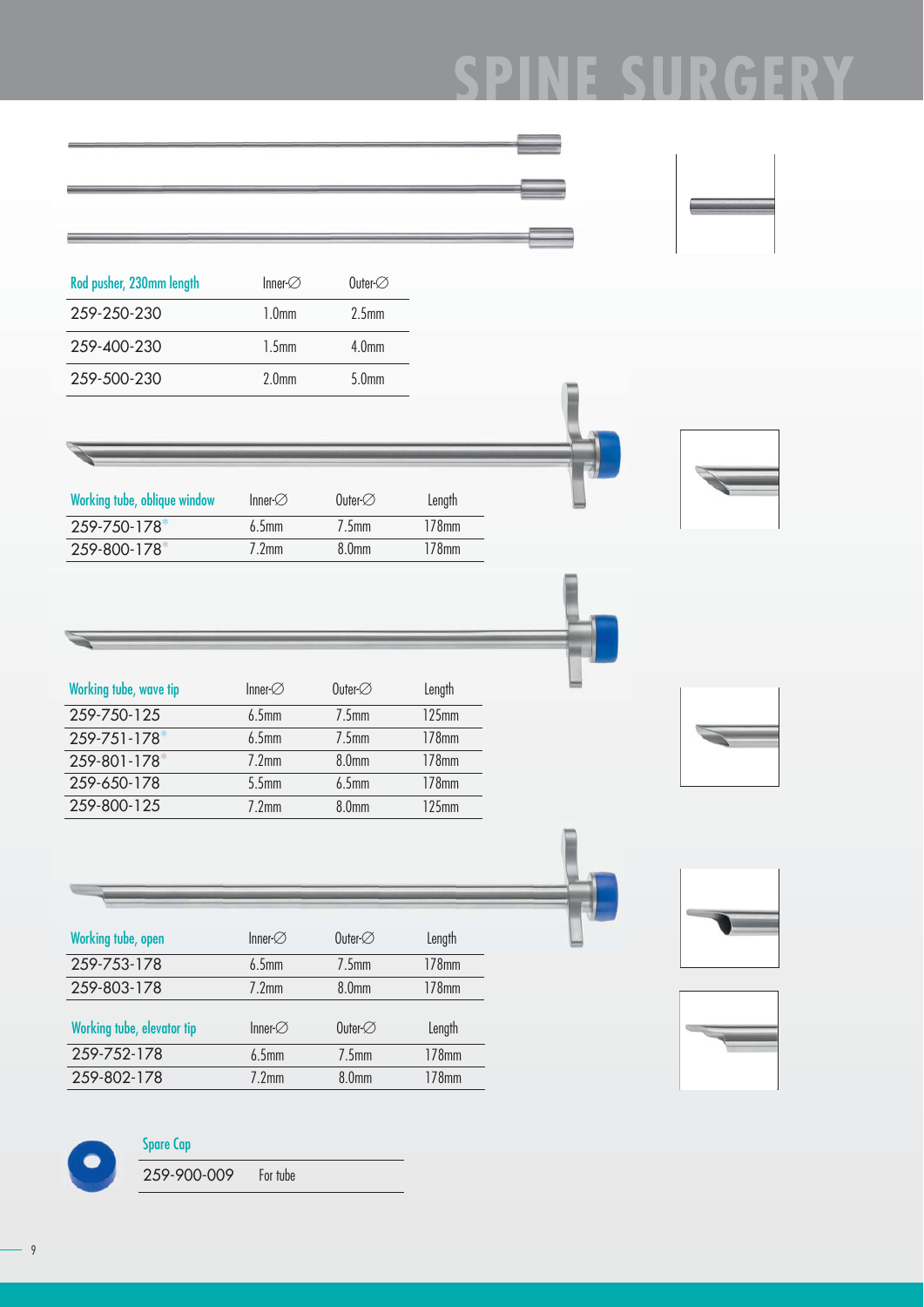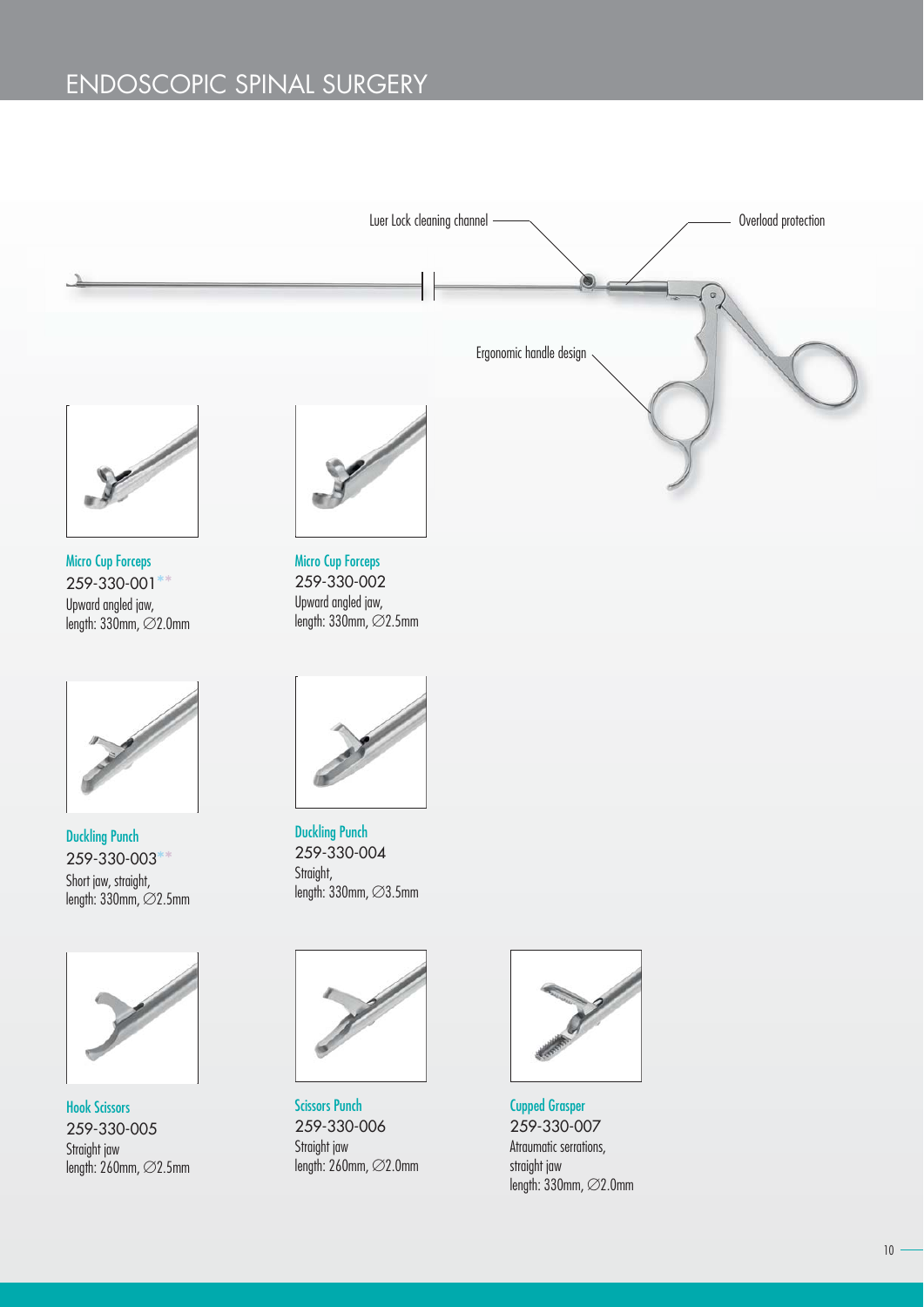

Grasping Forceps 259-330-008 Left jaw, length:  $330$ mm,  $\oslash$  2.0mm



Cupped Grasper 259-330-012 Atraumatic serrations, straight jaw, length: 260mm,  $\overline{\varnothing}$ 3.5mm



Cup Forceps 259-330-016 Straight jaw, length: 330mm, Ø2.0mm



Cup Forceps 259-330-020 Straight jaw, length: 260mm, Ø2.5mm



Grasping Forceps 259-330-009 Right jaw, length: 330mm, Ø2.0mm



Cupped Grasper 259-330-013 Atraumatic serrations, straight jaw, length: 330mm, Ø3.5mm



Cup Forceps 259-330-017 Straight jaw, length: 330mm, Ø2.5mm



Cup Forceps 259-330-021 Straight jaw, length: 260mm, Ø3.5mm



Hook Scissors 259-330-010 Straight jaw, length:  $330$ mm,  $\oslash$  2.5mm



Grasping Forceps 259-330-011 Straight jaw, length: 330mm, Ø2.5mm



Cupped Grapser 259-330-014 Atraumatic serrations, straight jaw, length: 260mm,  $\varnothing$ 4.0mm



Cup Forceps 259-330-018 Straight jaw, length: 330mm, Ø3.5mm



Cup Forceps 259-330-022 Straight jaw, length: 260mm, Ø4.0mm



Cupped Grasper 259-330-015 Atraumatic serrations, straight jaw, length: 330mm, Ø4.0mm



Cup Forceps 259-330-019 Straight jaw, length: 330mm, Ø4.0mm



Cup Forceps 259-330-023 Straight jaw, length: 330mm, Ø3.0mm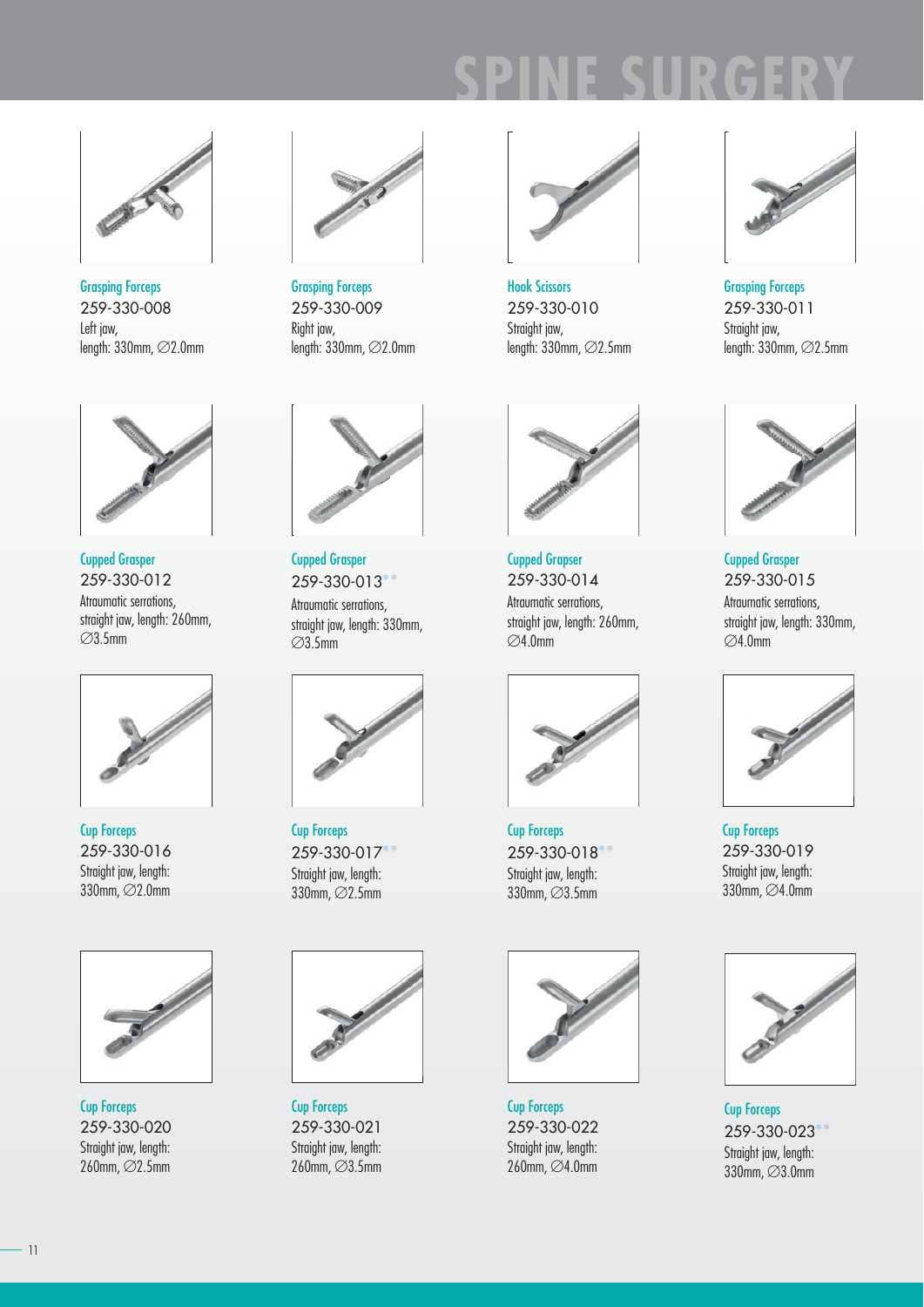

#### Endoscopic Kerrison Handle

259-000-700\*\* Detachable



| Endoscopic Kerrison, ceramic coated, 40° ⊘ | Working length |
|--------------------------------------------|----------------|
| 3.5 <sub>mm</sub>                          | 360mm          |
| 3.5 <sub>mm</sub>                          | $260$ mm       |
| 4.0 <sub>mm</sub>                          | 360mm          |
| 4.0 <sub>mm</sub>                          | 260mm          |
| 2.5 <sub>mm</sub>                          | 360mm          |
|                                            |                |



| Endoscopic Kerrison, ceramic coated, 90 $^{\circ}$ $\varnothing$ | Working length    |          |
|------------------------------------------------------------------|-------------------|----------|
| 259-351-360**                                                    | 3.5 <sub>mm</sub> | 360mm    |
| 259-401-360*                                                     | 4.0 <sub>mm</sub> | $360$ mm |
| 259-401-260                                                      | 4.0 <sub>mm</sub> | 260mm    |

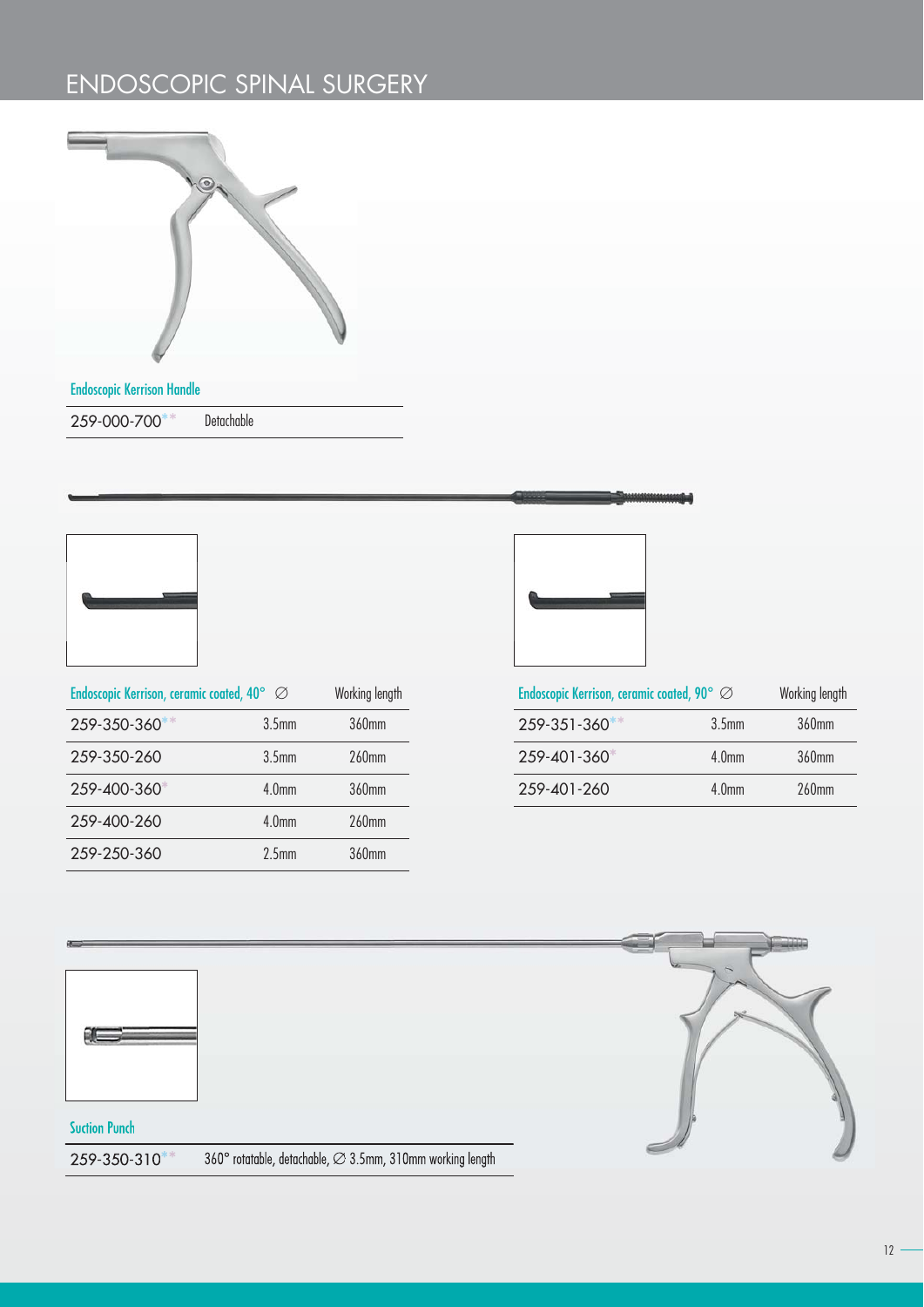#### CERY  $\mathbb{D}$  $\overline{\mathbb{C}}$  $\mathbb D$ ш

ı



#### Bone Curette

| 259-690-035 | $\varnothing$ 3.5mm, 330mm working length |
|-------------|-------------------------------------------|
| 259-690-020 | $\varnothing$ 2.0mm, 260mm working length |



Flexible Probe with channel, nitinol

 $259 - 695 - 000$ \*\* $\oslash$  3.5mm, 300mm working length

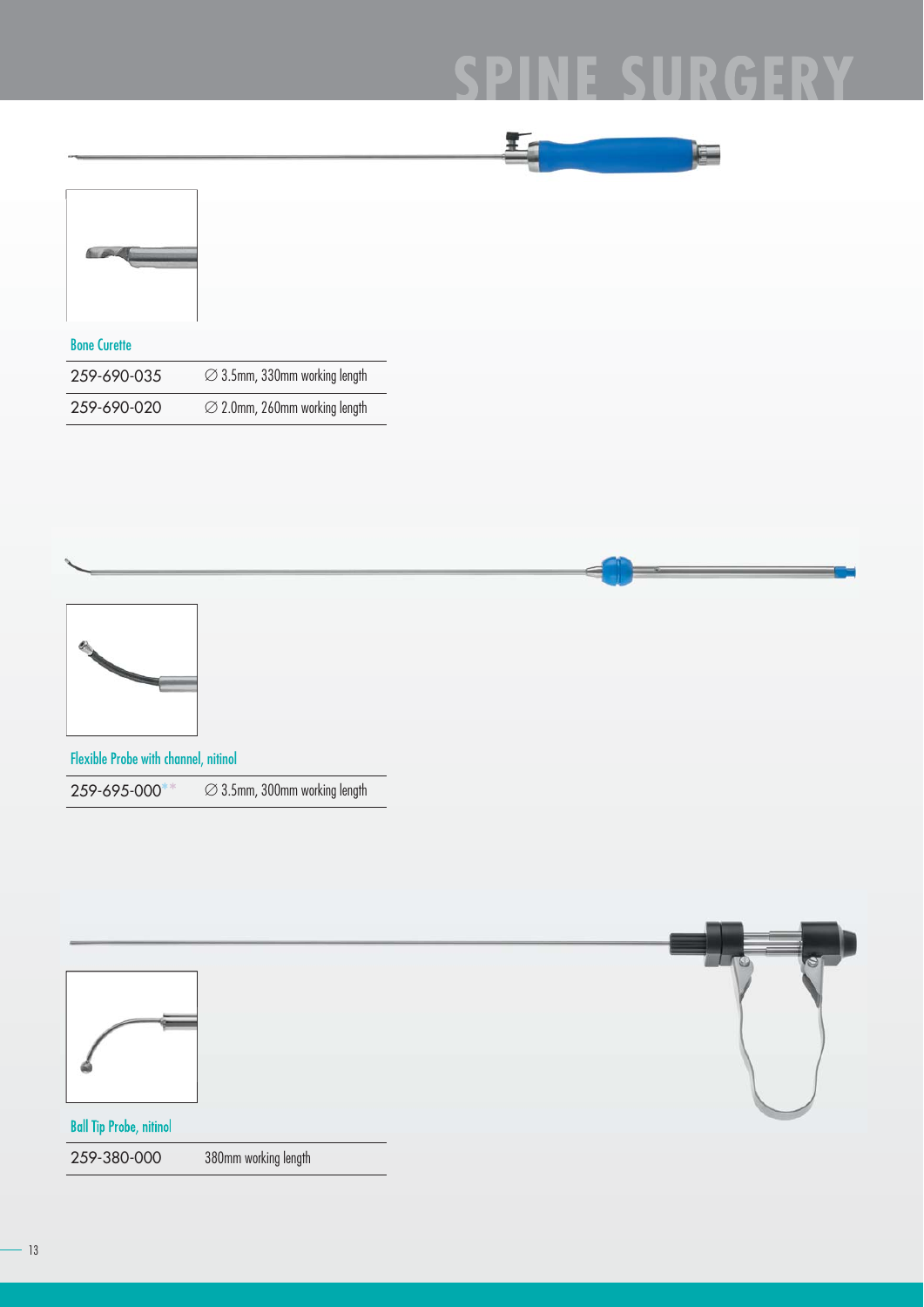#### 3-Chip HD Camera F4



היה

团

#### Lumen LED1

300-900-180 LED Light Source, 180W

Standb

LUMEN LED 1



Features:

- More than 20.000h lamp lifetime
- 180 Watt Daylight Quality
- Manual or automatic light control
- Waterproof touch control panel
- Low heat conduction by improved LED technology
- Daylight color temperature  $6000 - 6500$ ° K for accurate color representation
- Boost function: temporarily increase of light power of 20% additionally to the 100% light output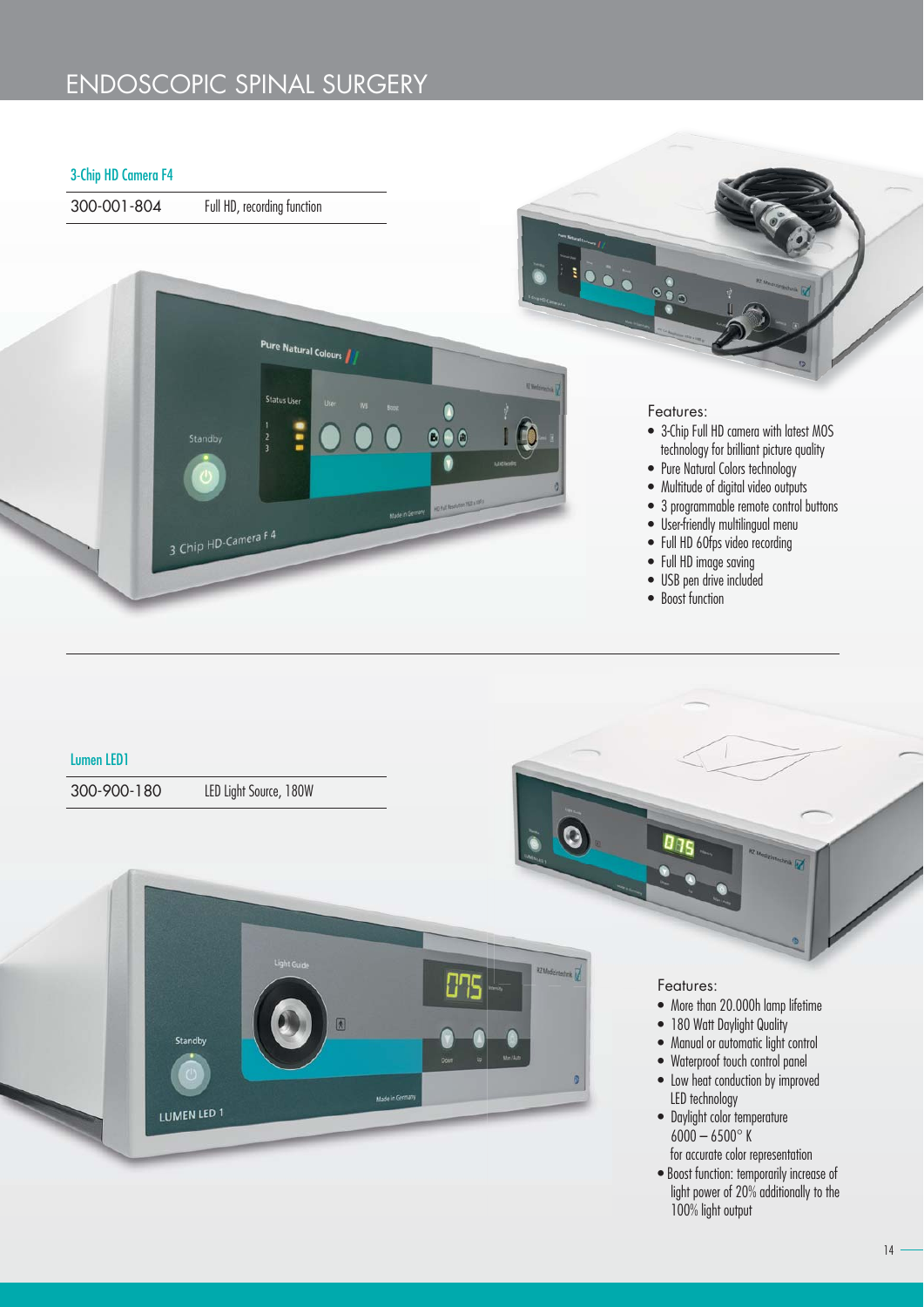# $\mathbb D$



#### Features:

- Signal Inputs: SDI, HD-SDI, RGBS, YPbPr, SVideo, Composite, DVI, VGA
- 178° viewing angle
- TFT Active Matrix with IPS, LED-Backlight
- $26"$
- Medical- grade flat panel for simultaneous use as a Radiology, Fluoroscopy, Physiology, and/or minimally Invasive Surgery display.

Radiance 26" Surgical Grade Monitor

300-010-226 1920x1080 (Full HD)

#### RZ Basic Trolley

300-001-999

#### Features:

- Optional doors and rear panel in order to protect valuable equipment
- Optional main on/off switch
- Power columns for cables
- Endoscope Holder
- Variable height support arms
- Conductive rolls